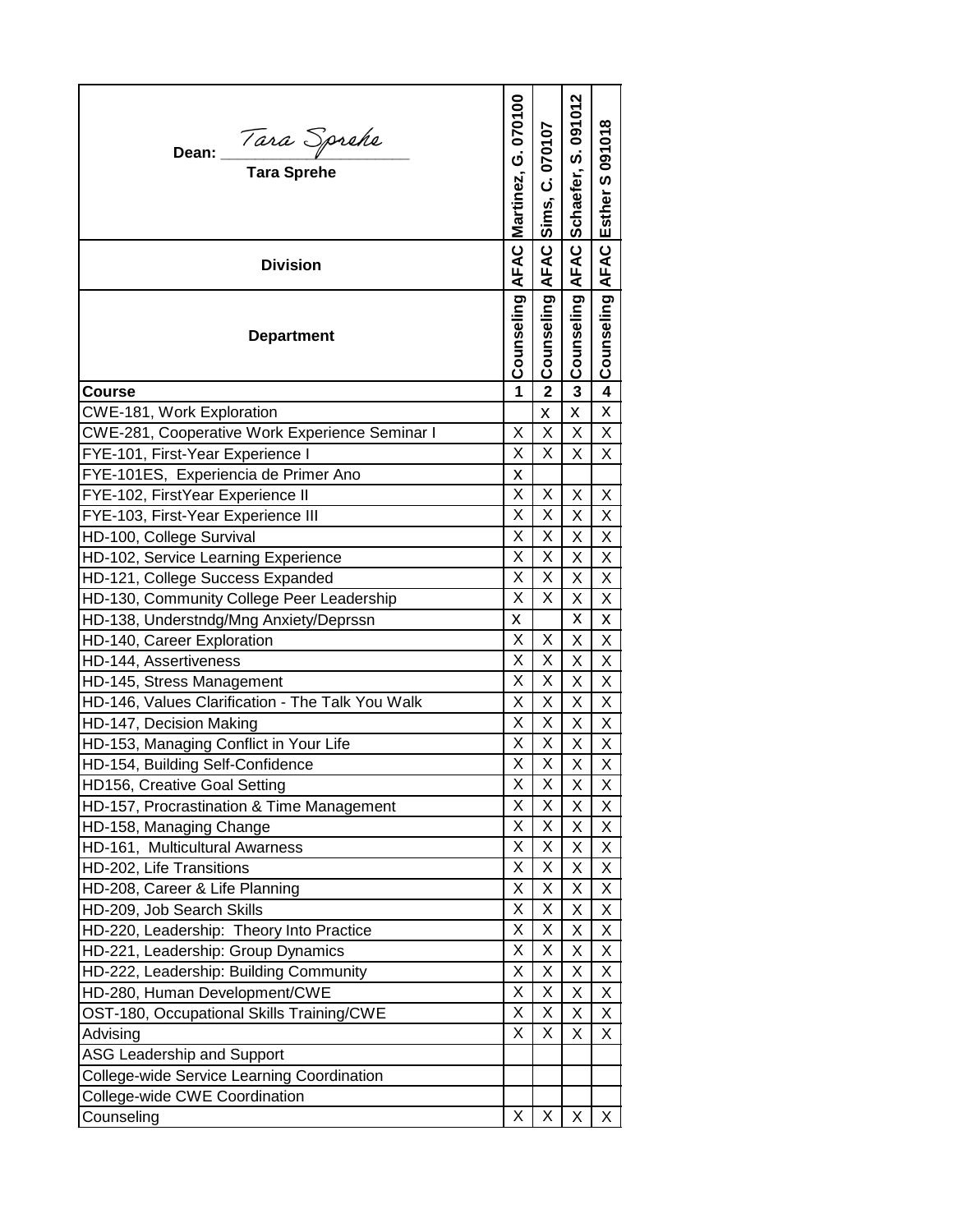| Leadership Development for ASG                       |  |  |
|------------------------------------------------------|--|--|
| Supervision of Interns (Counseling)                  |  |  |
| State and Local Support for College Student Advocacy |  |  |
| Student Activity and Intramural Coordination         |  |  |